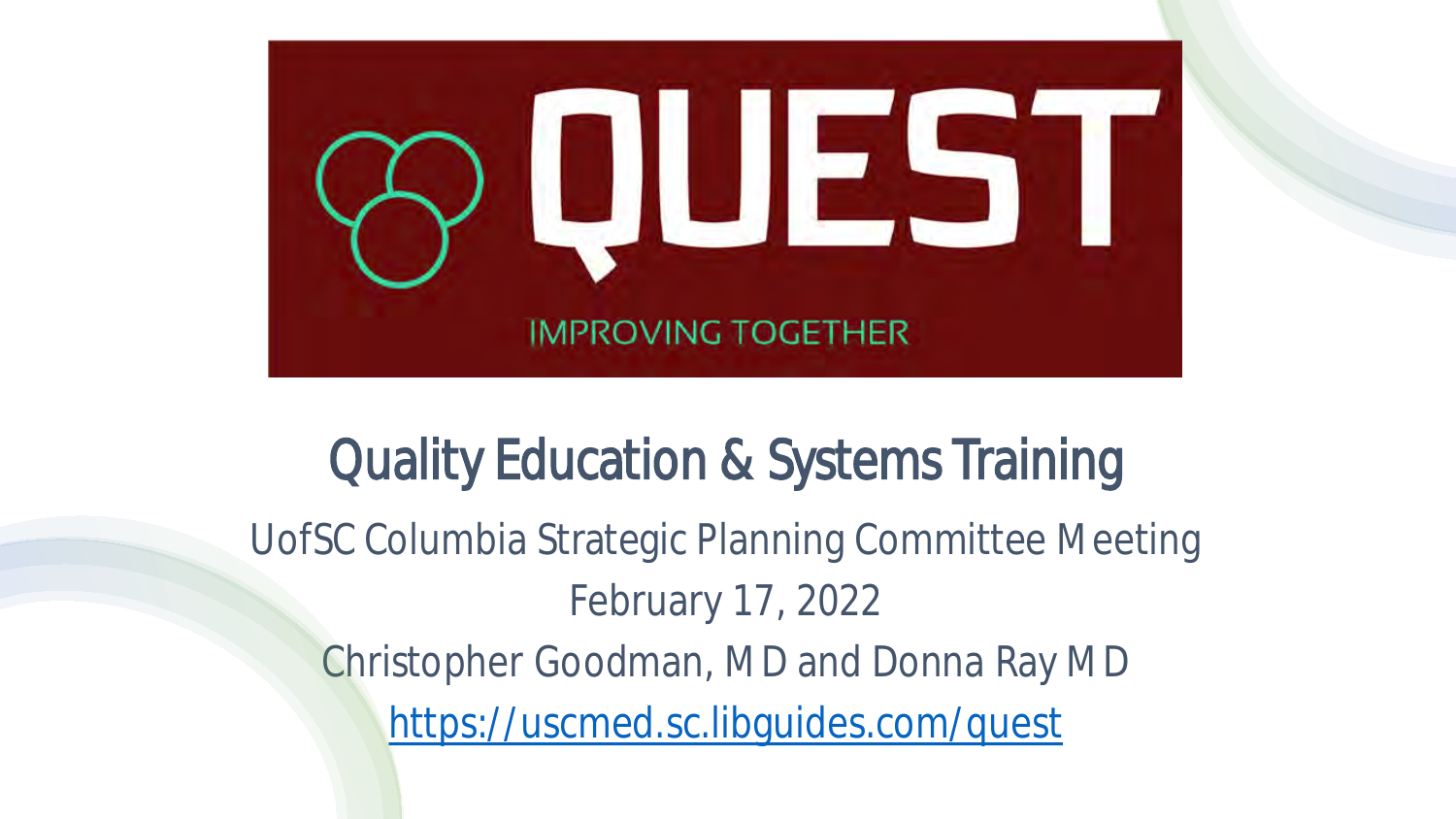

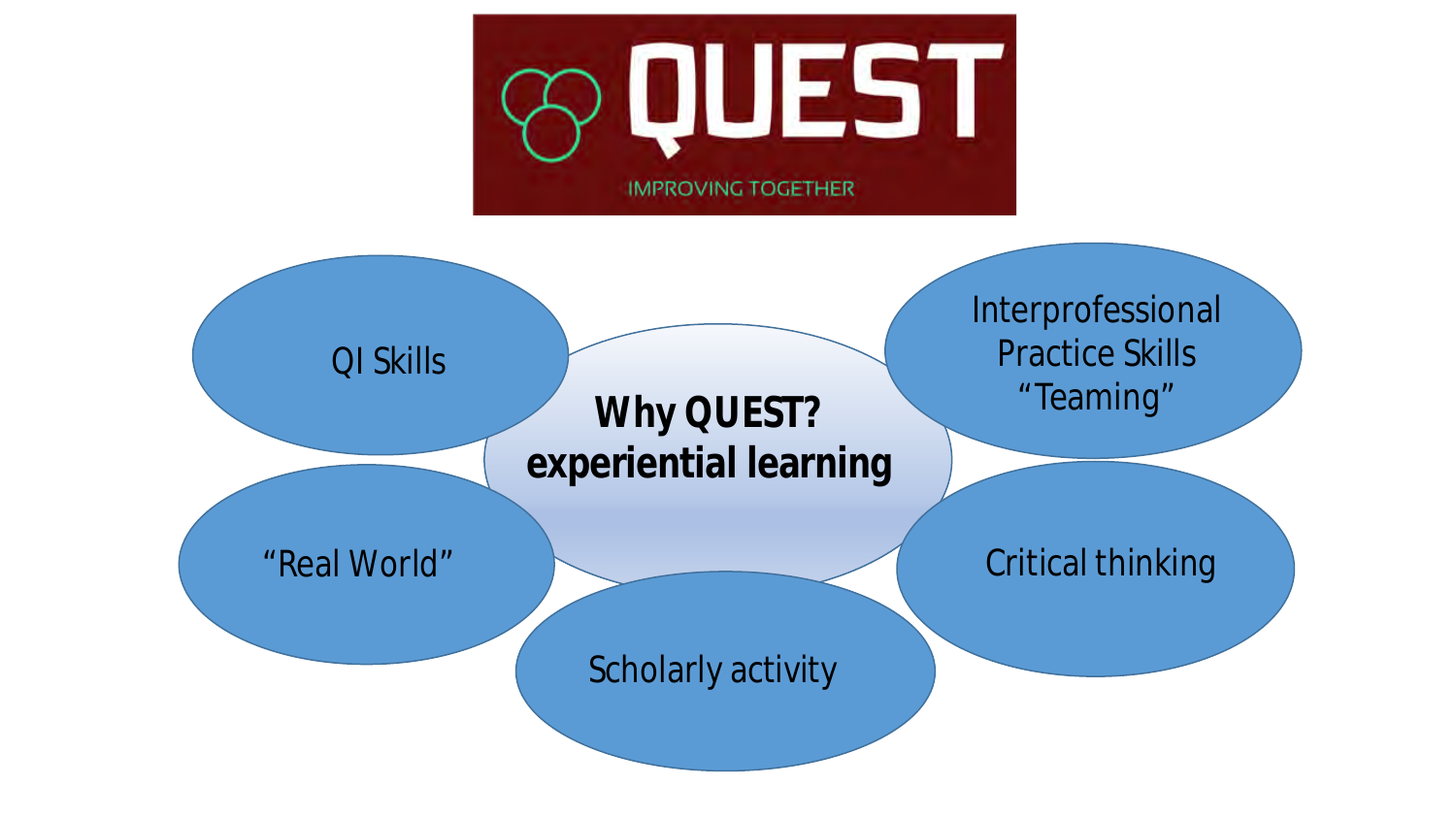### QUEST Participants



2017-18 2018-19 2019-20 2020-2021

- 74 total participants over 4 years
- Intentional scaling impacted by COVID
- Pool of 10-15 interprofessional mentors started with the willing!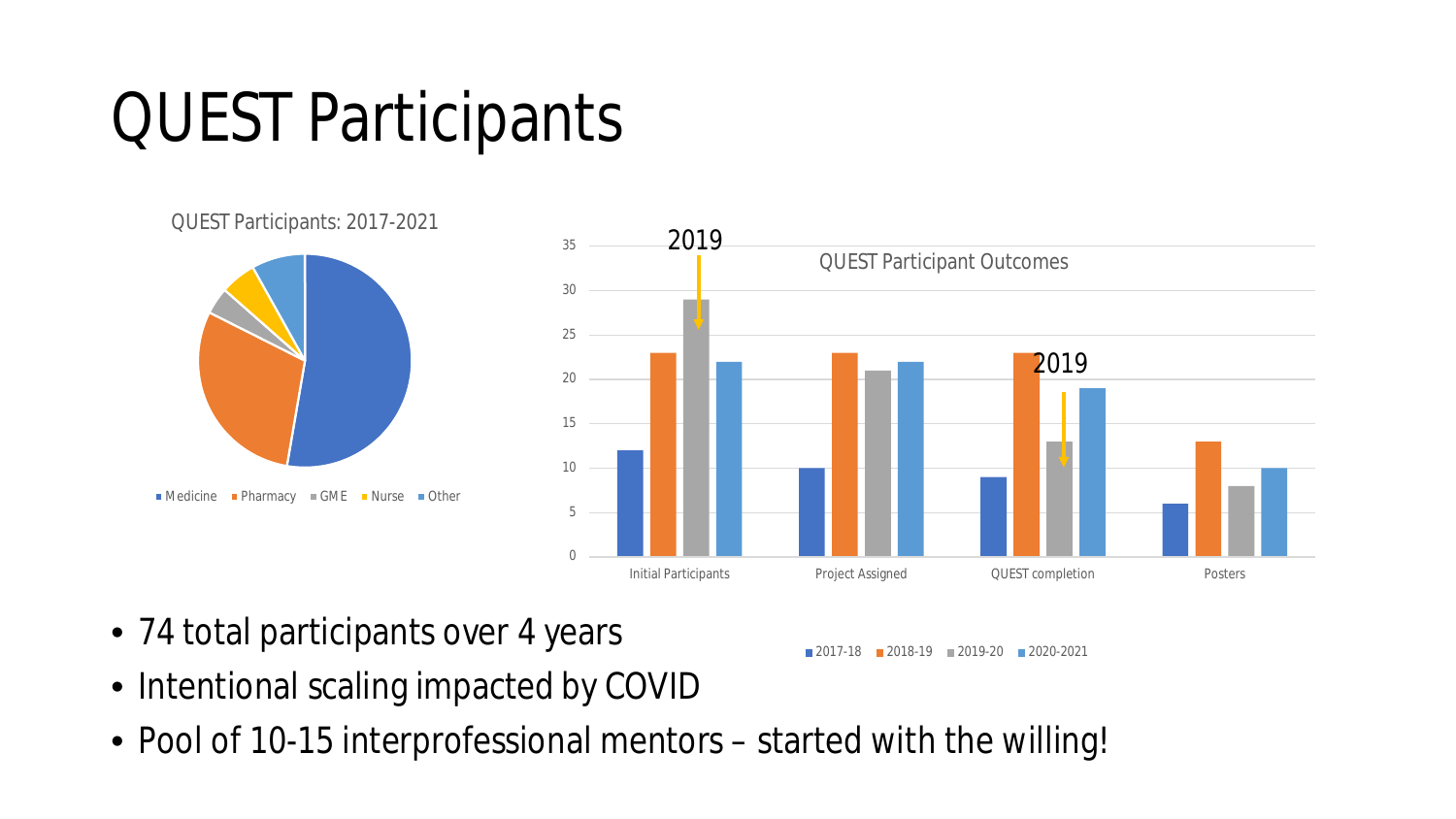# QUEST Outcomes

- Improved QI knowledge
- Interprofessional readiness
- Personal growth

**Ongoing measurement**

Table 2. QIKAT-R and ISVS-9B scores for all participants in QUEST with pretesting at the kickoff and post-testing after completion QUEST collaborative. QIKAT-R is a 9-point scale and ISVS-9B a 7-point scale.

|                |                | Pre-QUEST |    | Post-QUEST |    |
|----------------|----------------|-----------|----|------------|----|
|                |                | Score     | n  | Score      | n  |
| ISVS-9B        | 2017-2018      | 5.39      | 8  | 5.79       |    |
|                | 2018-2019      | 5.18      | 20 | $6.34*$    | 16 |
|                | 2019-2020      | 5.27      | 24 | $6.32*$    | 13 |
|                | <b>Overall</b> | 5.25      | 52 | $6.23*$    | 36 |
| <b>QIKAT-R</b> | 2017-2018      | 5.63      | 8  | 6.05       |    |
|                | 2018-2019      | 5.13      | 20 | 5.74       | 16 |
|                | 2019-2020      | 5.74      | 22 | $7.31*$    | 12 |
|                | <b>Overall</b> | 5.48      | 50 | $6.34*$    | 35 |

**Goodman CW**, Justo J, Merrow C, Ramsey E, Prest P, Ray D. An experiential learning collaborative on quality improvement for interprofessional learners. Journal of Interprofessional Care. Published online May 18, 2021. https://doi.org/10.1080/13561820.2021.1901673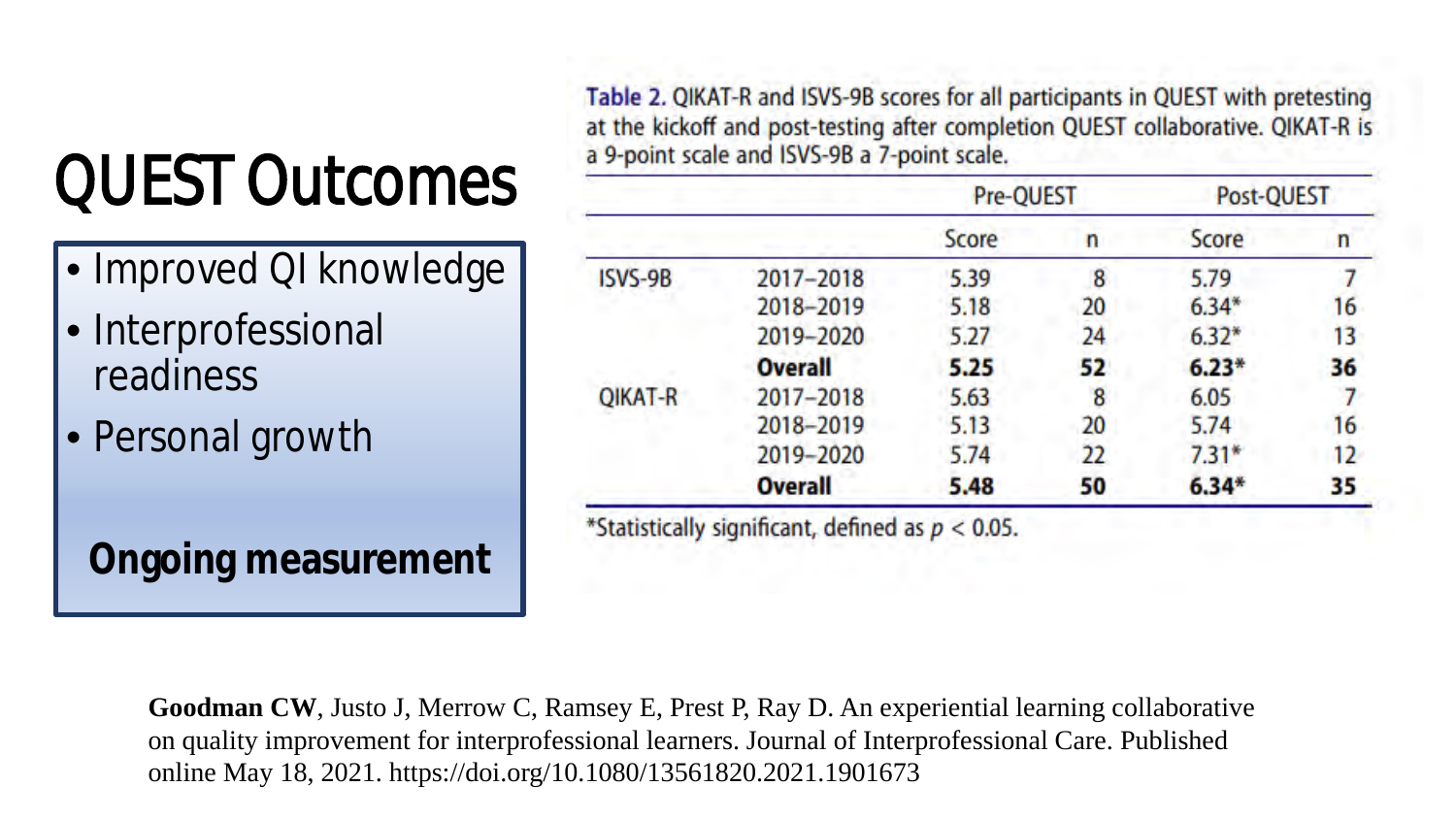### Scaling barriers experienced

- Mentors + QI teams
- System CQI Framing/Connection
- Administrative support
- Interprofessionalism

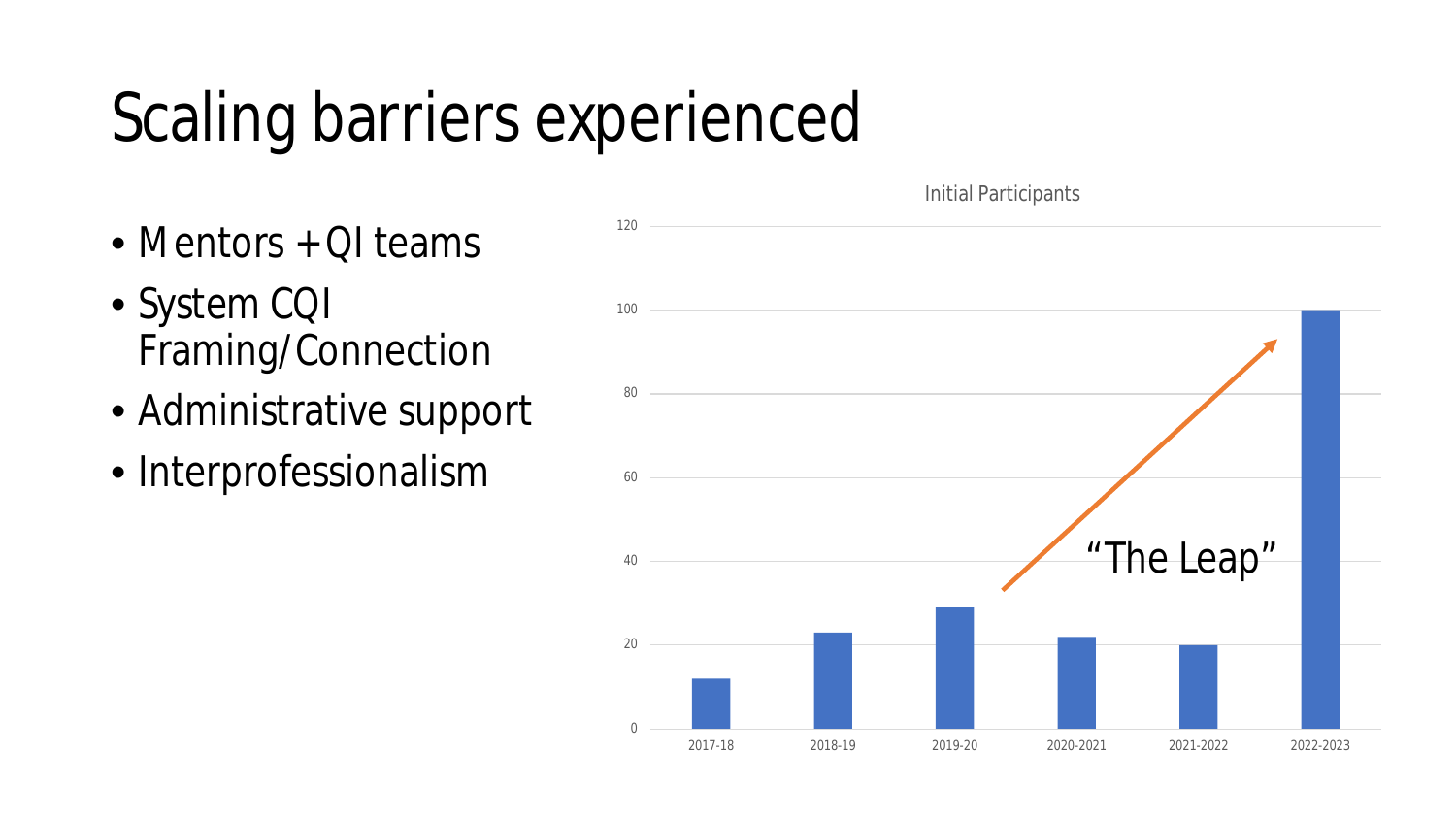## Potential Drivers of QI and QUEST

- Confluence of factors
	- Internally GME, MOC, PICME, Certification
	- Externally ACGME, ABMS
- Each can be modified
- Takes intentional effort
- Maintaining interprofessional connections



Context: Hospital Culture & approaches to QI Work Residencies and Fellowship Requirements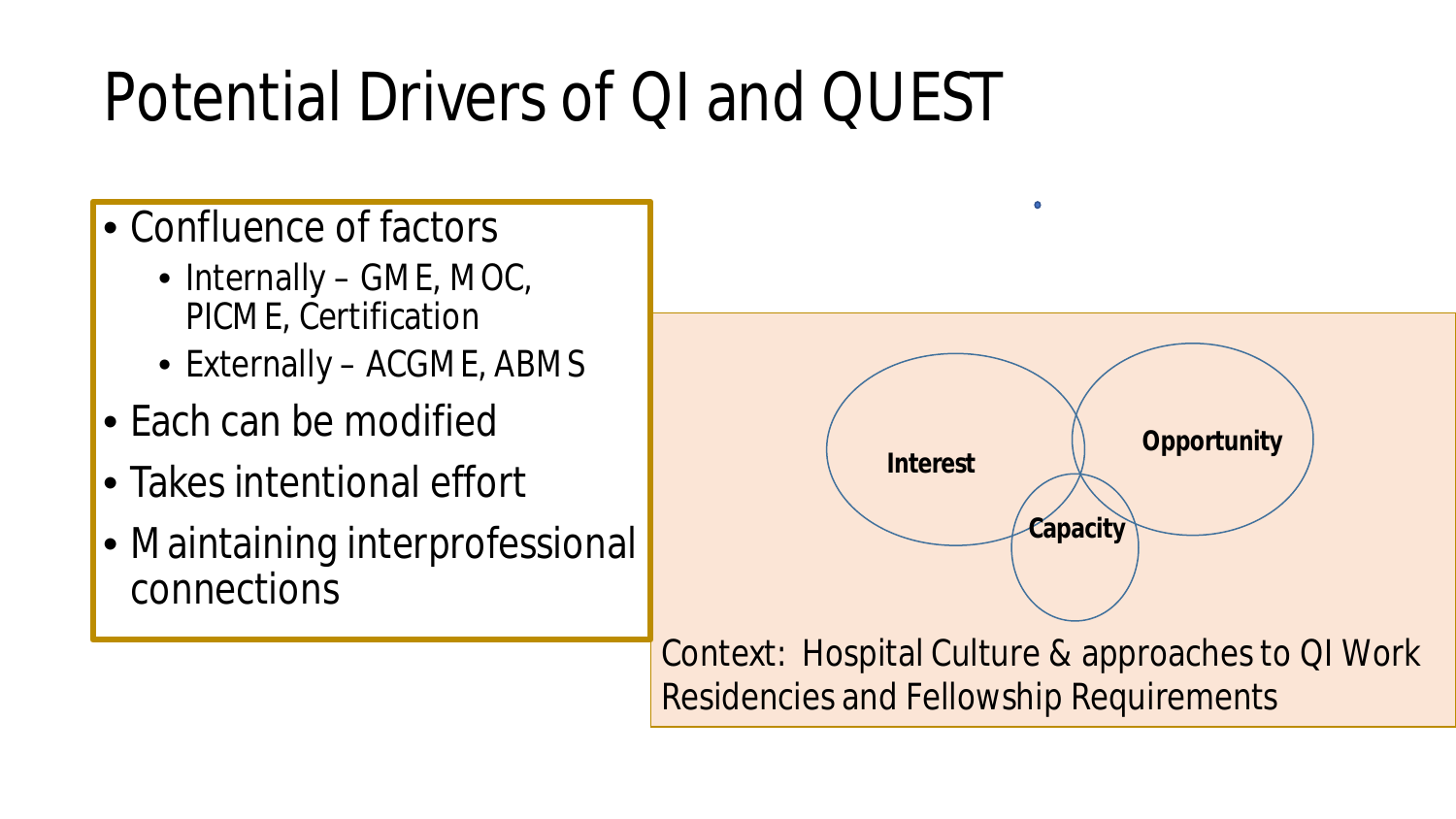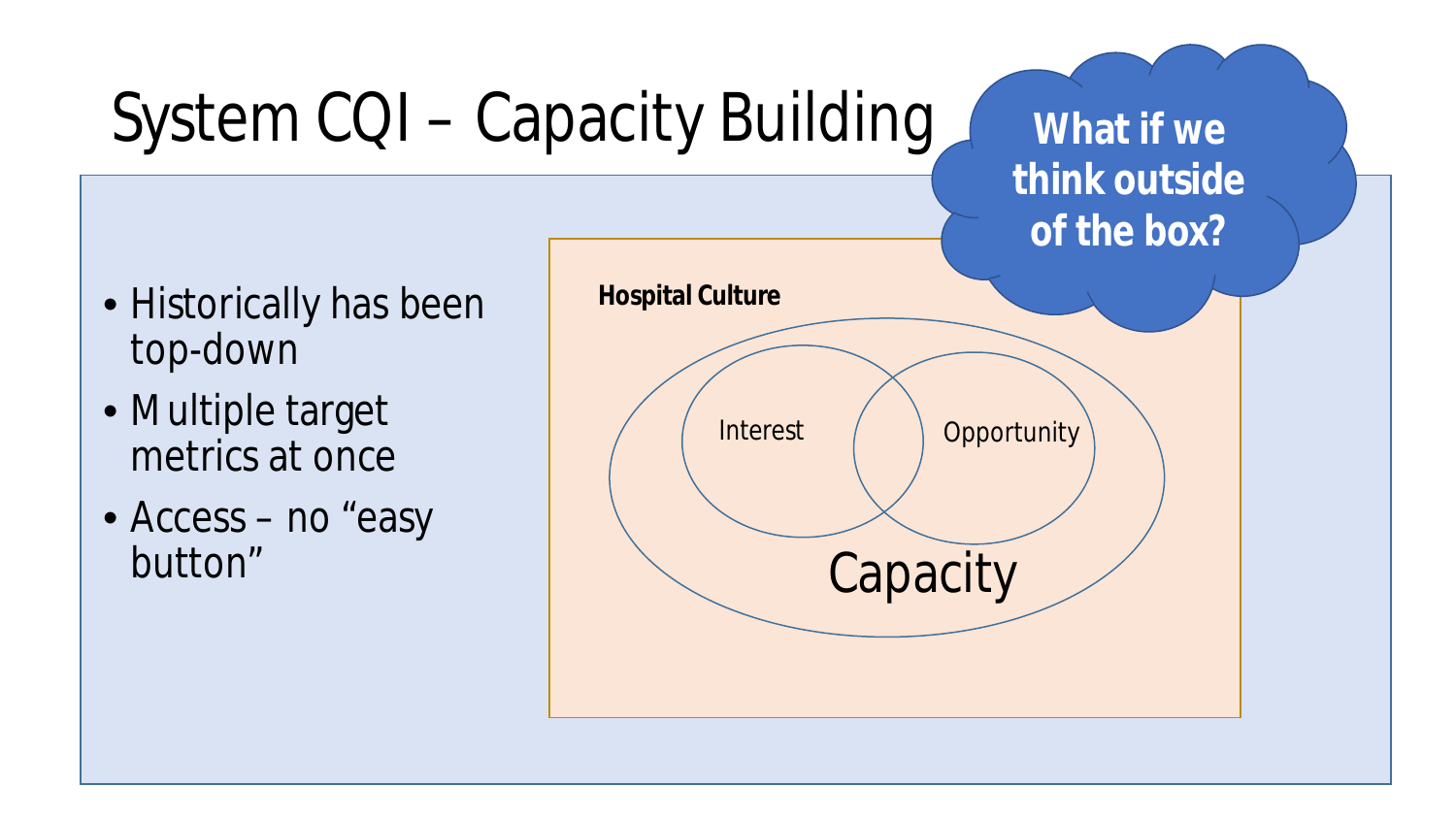## Key Needs Identified by QUEST Lead Team

- 1. Clear strategic goal What do we want the program to do/be?
- 2. Administrative support



- Scale from 15 to 40 mentors
- Mentor development plan (SOM + Prisma)
- Health professional school partners (if IPE desired): mentors, plans
- Semester-based improved volume capacity but mentors need greater
	- capacity (training, time)
- Integrated to M2 course narrower scope, outcome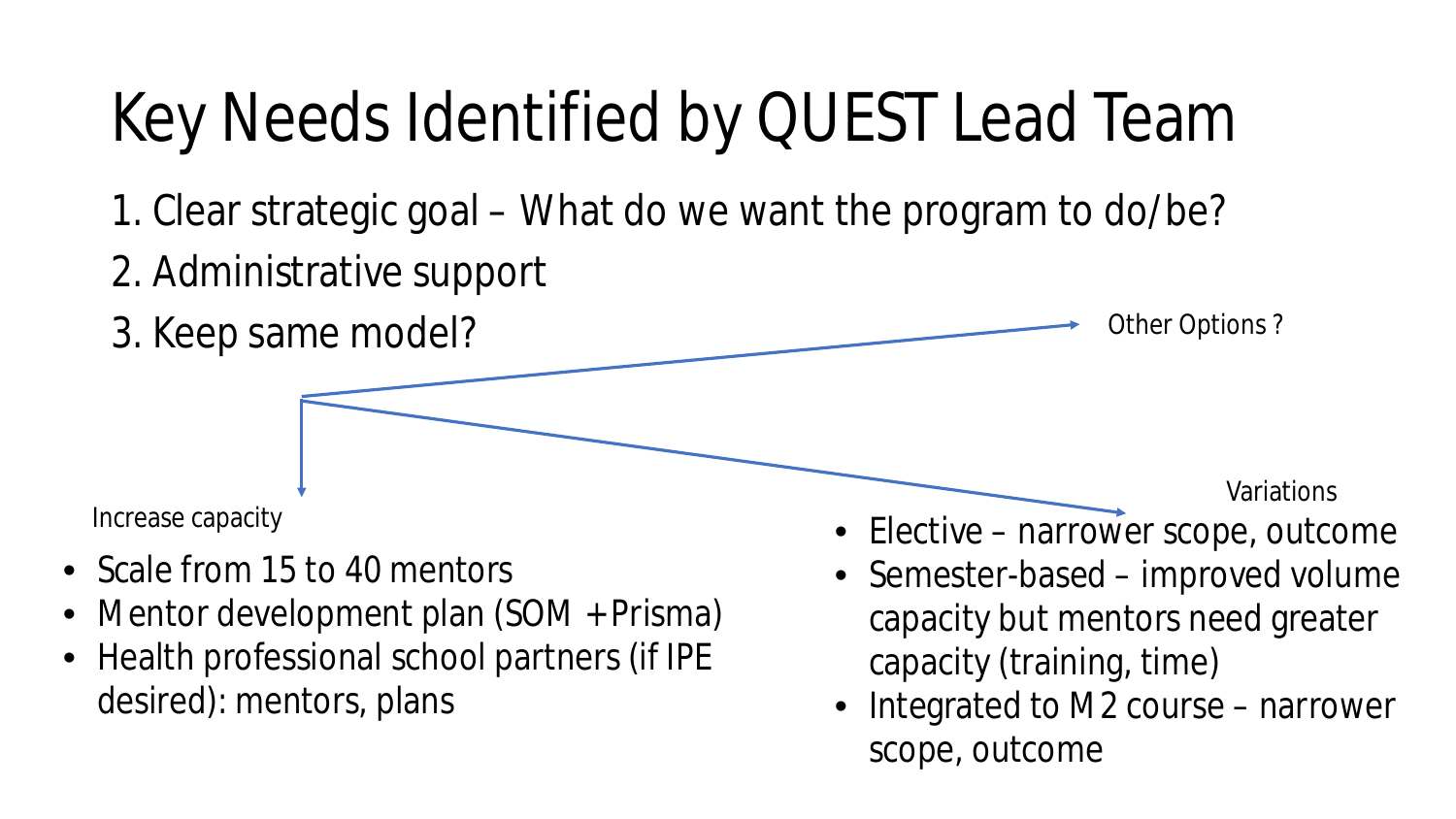#### Pilot this Summer – QUEST Sprints

- Two strong mentors
	- Melanie Blackburn, MD Pediatrics
	- Chris Gainey, MD Emergency Medicine
- Two teams, weekly check-ins/coaching
- Test of placing 3 students together
- Timeline aligns with SOAR
- Paid positions for students
- All are medical students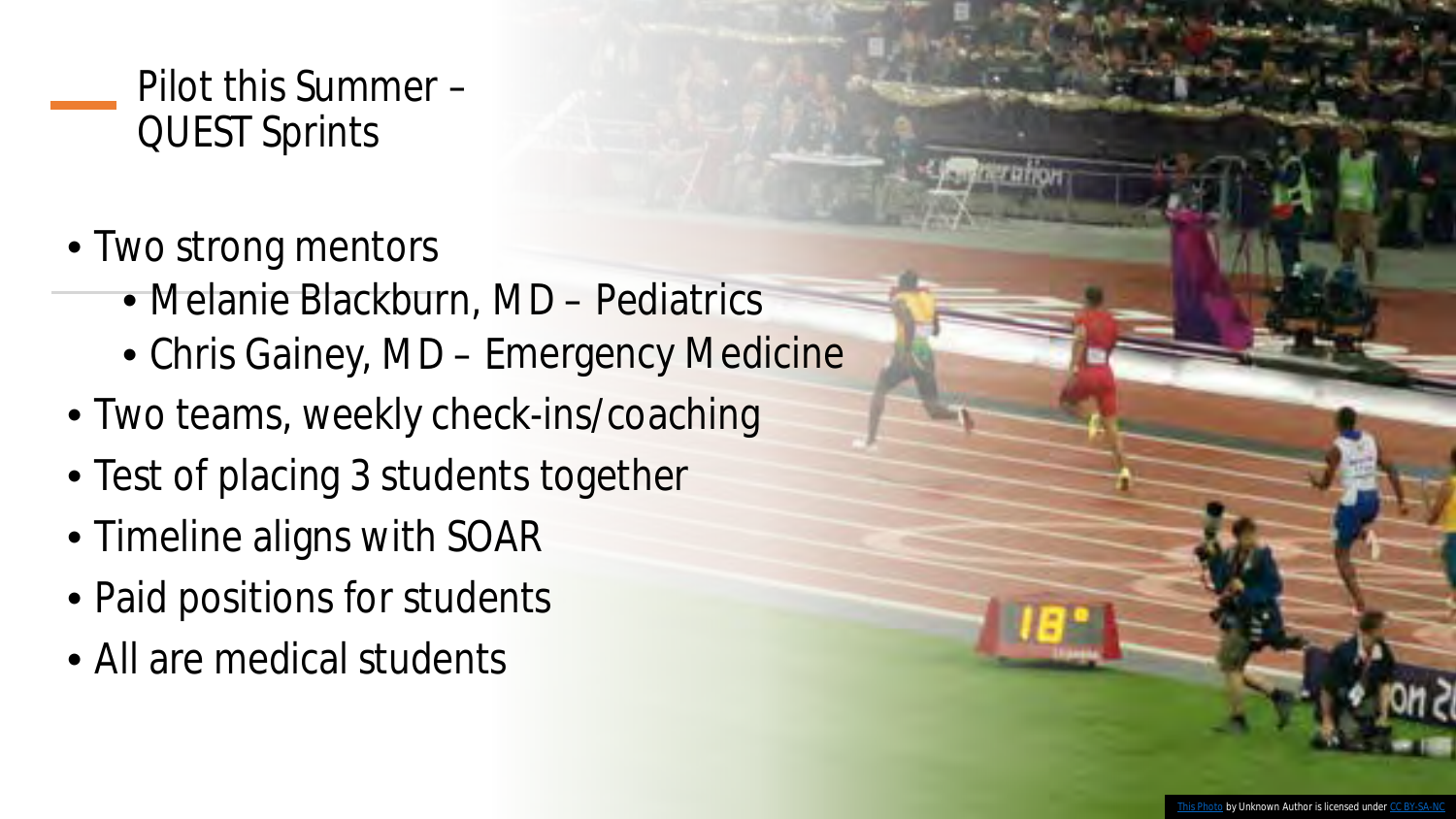#### Can we reach them all?





University of South Carolina **School of Medicine White Coat Ceremony 2021**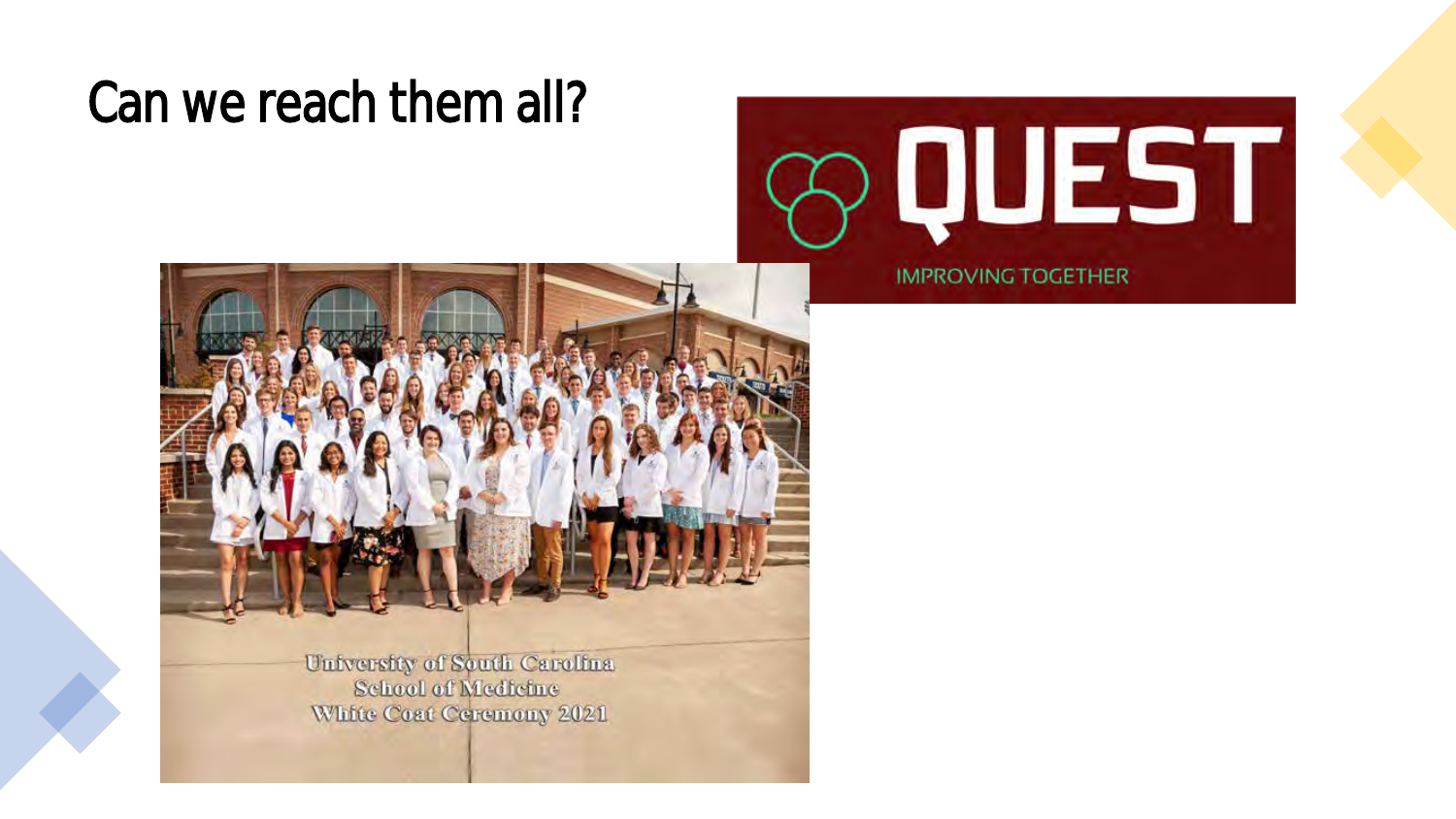#### QUESTIONS?



<https://uscmed.sc.libguides.com/quest>